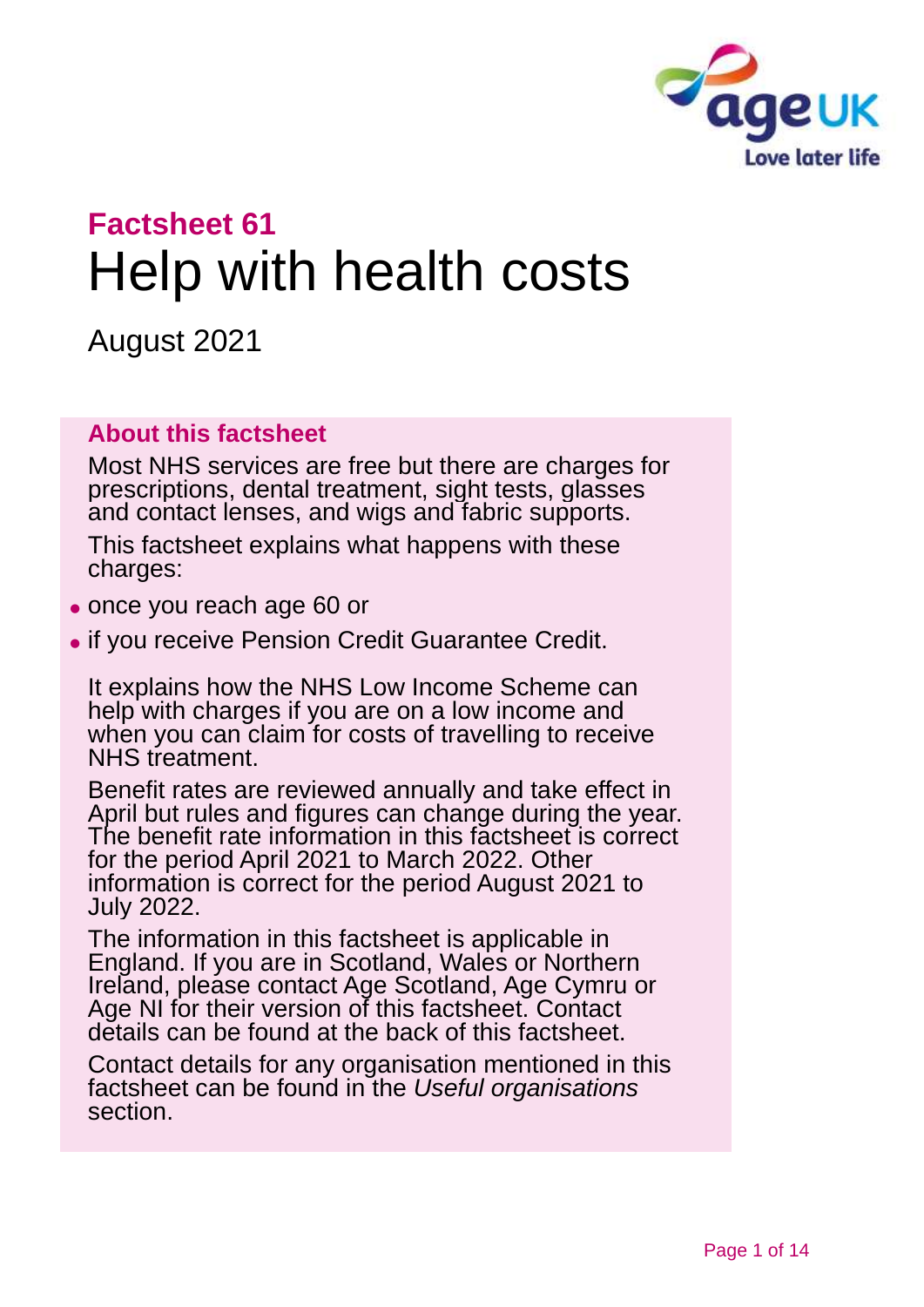# **Contents**

| <b>Recent developments</b><br>1                        | 3                       |
|--------------------------------------------------------|-------------------------|
| Free NHS services when reaching age 60<br>$\mathbf{2}$ | 3                       |
| 3 Pension Credit – help with health costs              | 3                       |
| 3.1 Guarantee Credit only or with Savings Credit       | 3                       |
| 3.2 Savings Credit only                                | 4                       |
| <b>4 NHS Low Income Scheme</b>                         | 4                       |
| 4.1 Do you qualify?                                    | 4                       |
| 4.2 How to apply                                       | 5                       |
| 4.3 Full help with health costs                        | 6                       |
| 4.4 Partial help with health costs                     | 6                       |
| 4.5 Expiry date and change of circumstances            | 6                       |
| 4.6 Refunds for treatment received before applying     | $\overline{7}$          |
| 5 Proving your entitlement                             | $\overline{\mathbf{7}}$ |
| 5.1 Visiting the dentist                               | $\overline{7}$          |
| 5.2 Visiting the optician                              | 8                       |
| <b>6 Healthcare Travel Costs Scheme</b>                | 9                       |
| 6.1 Rules of the Healthcare Travel Costs Scheme        | 10                      |
| Useful organisations                                   | 12 <sup>2</sup>         |
| Age UK                                                 | 13                      |
| Support our work                                       | 13                      |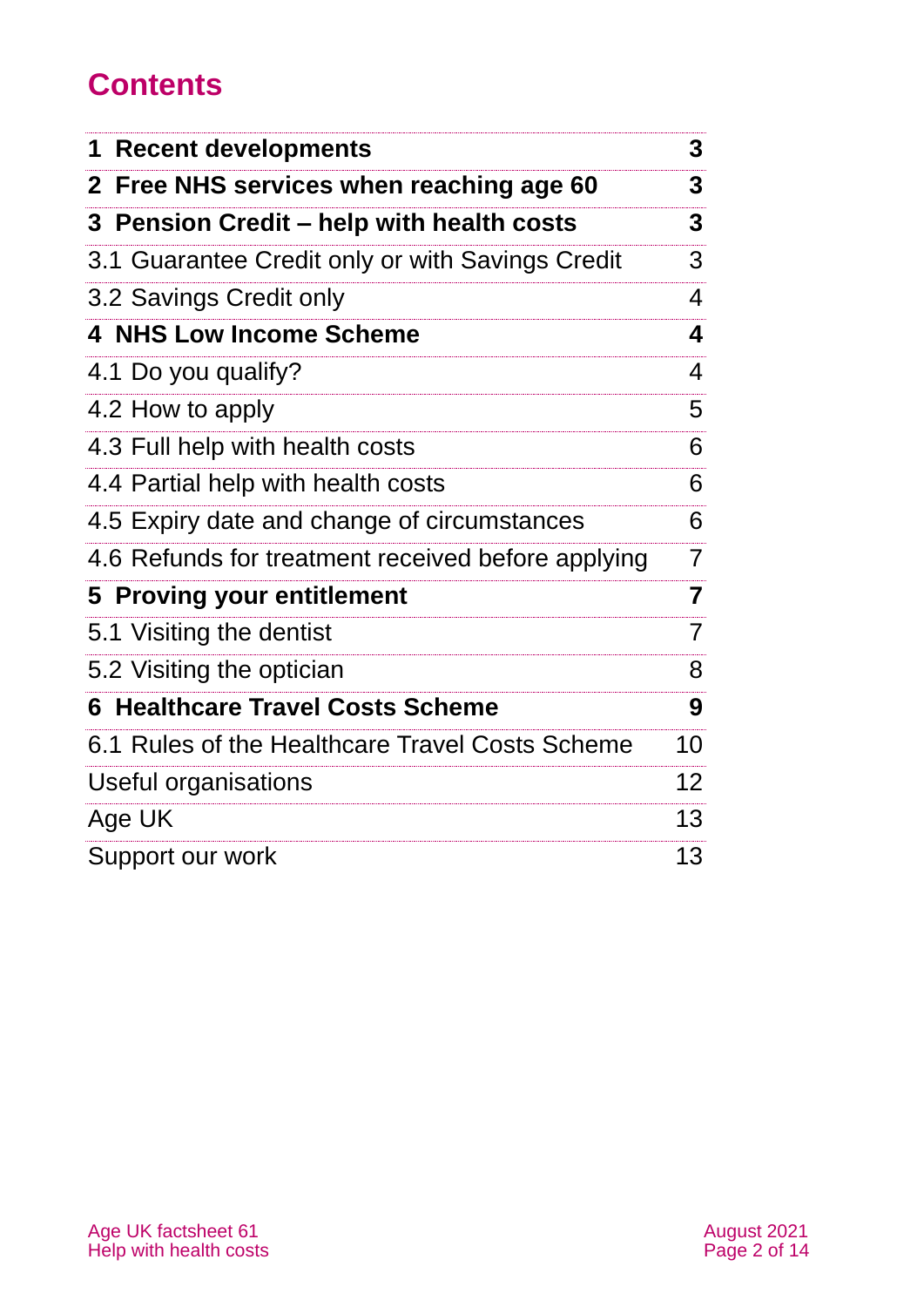# <span id="page-2-0"></span>**1 Recent developments**

The government are consulting on whether to raise the age for free prescriptions in England from the current 60 years to match State Pension age which is now 66 years of age. One option includes introducing a grace period meaning people aged 60 to 65 at the point of any change can continue to receive free prescriptions.

# <span id="page-2-1"></span>**2 Free NHS services when reaching age 60**

When you reach the age of 60, you do not pay for:

- NHS prescriptions
- NHS-funded sight tests.

The annual flu jab is free from the age of 50. It is free if you are under 50 and have a long-term health condition putting you at risk of complications if you catch flu, for example, a heart or lung condition, asthma, or diabetes. The flu jab is free if you receive Carer's Allowance or are an informal carer of an older person who relies on you for care.

Ask at your GP practice if not sure if you can have a free flu jab.

# <span id="page-2-2"></span>**3 Pension Credit – help with health costs**

If you are on a low income and have reached State Pension age (SPA), you may be entitled to Pension Credit (PC). PC is a weekly benefit with two parts – Guarantee Credit and Savings Credit. If you reached SPA after 6 April 2016, you cannot make a new claim for Savings Credit.

You can receive:

- ⚫ Guarantee Credit on its own, or
- ⚫ Guarantee Credit with Savings Credit, or
- Savings Credit on its own.

### **3.1 Guarantee Credit only or with Savings Credit**

If you (and your partner if you have one) receive both elements of PC or Guarantee Credit only, you are automatically entitled to:

⚫ free NHS dental checks and treatment

Age UK factsheet 61 August 2021 Help with health costs **Page 3 of 14**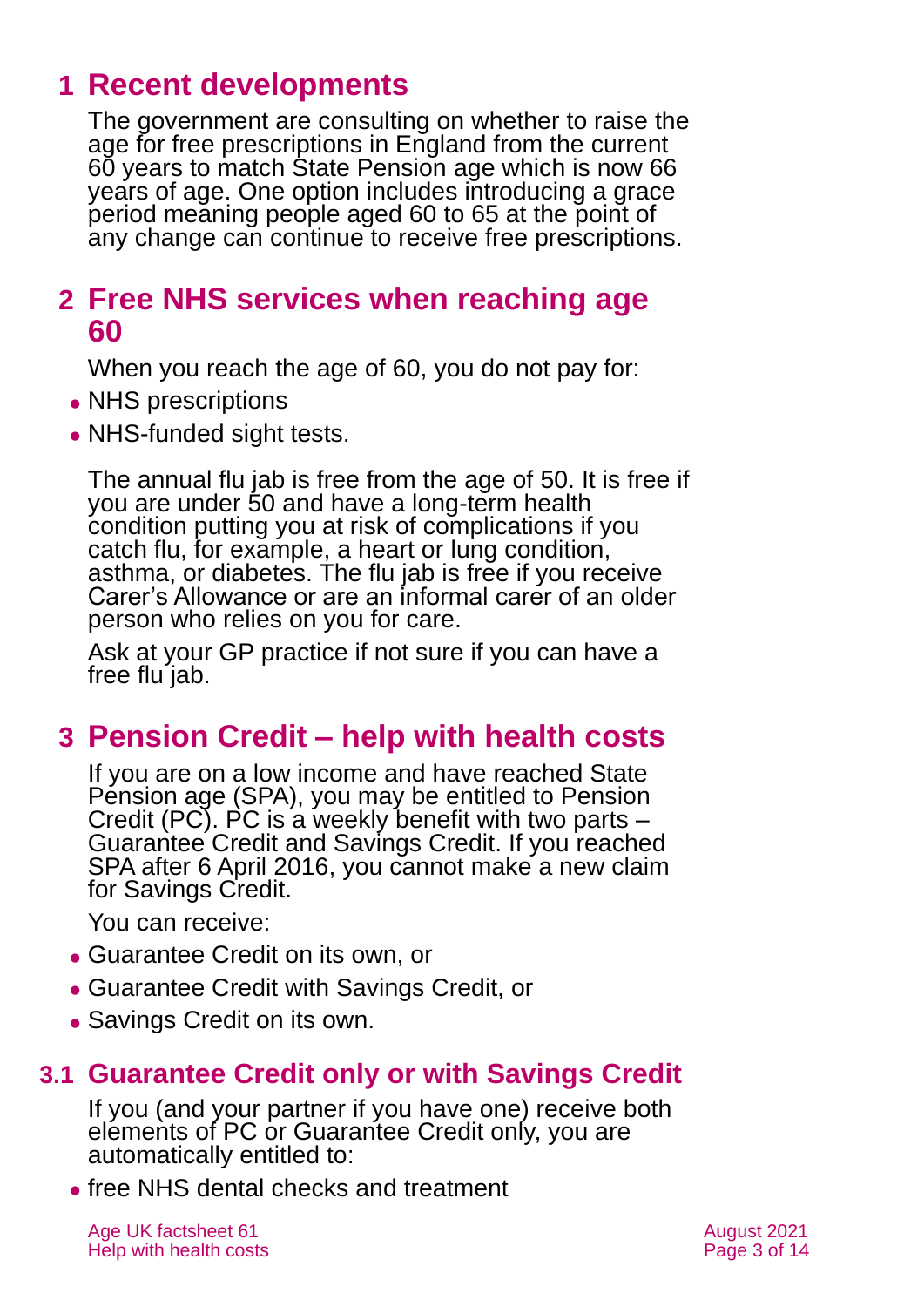- a voucher towards the cost of glasses or contact lenses
- ⚫ travel costs to receive NHS treatment while under the care of a consultant and in some cases, arising from a referral by a GP or dentist
- NHS wigs and fabric supports prescribed by a hospital consultant.

Partner means your spouse or civil partner or someone you live with as though you are married or civil partners.

# **3.2 Savings Credit only**

You are not automatically entitled to help with health costs if you receive PC Savings Credit only. You may qualify for help through the NHS Low Income Scheme.

You can check your Pension Credit award letter if unsure about which parts of Pension Credit you receive. If you need a copy of your letter, call the Pension Service on 0800 731 0469 or 0800 169 0133 (textphone).

For more information about Pension Credit see factsheet 48, *[Pension Credit](https://www.ageuk.org.uk/globalassets/age-uk/documents/factsheets/fs48_pension_credit_fcs.pdf)* or information guide IG50, *[Pension Credit](https://www.ageuk.org.uk/globalassets/age-uk/documents/information-guides/ageukig50_pension_credit_inf.pdf)*.

# <span id="page-3-0"></span>**4 NHS Low Income Scheme**

The NHS Low Income Scheme (LIS) may help if you are an adult on a low income and currently pay for:

- NHS prescriptions
- ⚫ NHS dental checks and treatment
- glasses or contact lenses
- ⚫ travel costs for NHS treatment while under the care of a consultant and in some cases, after a referral by a doctor, dentist, or optician
- <span id="page-3-1"></span>⚫ NHS wigs and fabric supports, prescribed by a hospital consultant.

# **4.1 Do you qualify?**

You may be eligible for full or partial help with health costs if you have:

• a low income, and

Age UK factsheet 61 August 2021 **August 2021** Help with health costs **Page 4 of 14**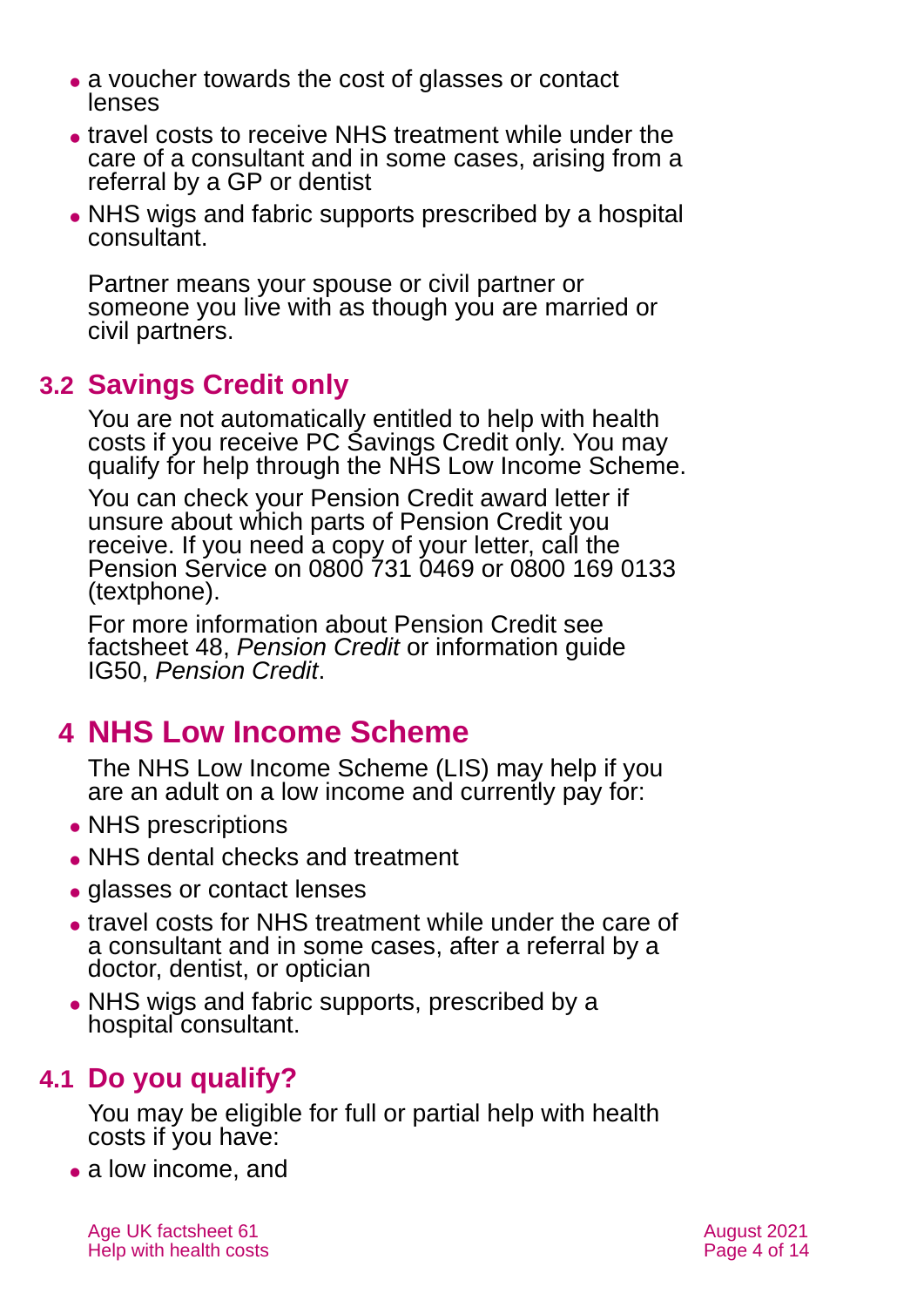- ⚫ capital of less than £16,000, or
- ⚫ capital of no more than £23,250 and live permanently in a care home.

Capital includes money in a bank or other savings account, National Savings certificates, Premium Bonds, shares, unit trusts or other investments, and property you own except the house you live in.

When assessing your financial situation, Council Tax liability and housing costs are taken into account, so you may get help through LIS, even if you do not qualify for PC Guarantee Credit.

If you have a partner, you are assessed as a couple when calculating eligibility. Partner means spouse or civil partner or someone you live with as though you are married or civil partners.

For more information see [www.nhs.uk/using-the](http://www.nhs.uk/using-the-nhs/help-with-health-costs/nhs-low-income-scheme-lis/)[nhs/help-with-health-costs/nhs-low-income-scheme](http://www.nhs.uk/using-the-nhs/help-with-health-costs/nhs-low-income-scheme-lis/)[lis/](http://www.nhs.uk/using-the-nhs/help-with-health-costs/nhs-low-income-scheme-lis/)

You can download HC12, *[A quick guide to help with](https://www.nhs.uk/NHSEngland/Healthcosts/Documents/2016/HC12%20April%202016%20(V6)%2005.2016%20(online).pdf)  [health costs including charges and optical voucher](https://www.nhs.uk/NHSEngland/Healthcosts/Documents/2016/HC12%20April%202016%20(V6)%2005.2016%20(online).pdf)  values* [or call 0300 123 0849 to order this leaflet.](https://www.nhs.uk/NHSEngland/Healthcosts/Documents/2016/HC12%20April%202016%20(V6)%2005.2016%20(online).pdf)

### **4.2 How to apply**

You apply by completing form [HC1.](http://www.nhs.uk/NHSEngland/Healthcosts/Documents/2016/HC1-April-2016.pdf) If you have a partner and live in the same household, you complete one form that one or both of you may sign. If you live in separate households, your partner must complete their own HC1. If you live permanently in a care home and the local authority helps with the cost, there is a special short form [HC1 \(SC\).](http://www.nhs.uk/NHSEngland/Healthcosts/Documents/2016/HC1SC-April-2016.pdf)

Download HC1 using the [www.nhs.uk](http://www.nhs.uk/) link in [section](#page-3-1)  [4.1.](#page-3-1) To order forms HC1 and HC1 (SC) or for large print or other formats call 0300 123 0849. For help to complete a form call Help with Health Costs helpline. Staff can provide an interpreter if English is not your first language.

They normally assess an application within 18 working days of receipt. Depending on your circumstances, you receive full or partial help.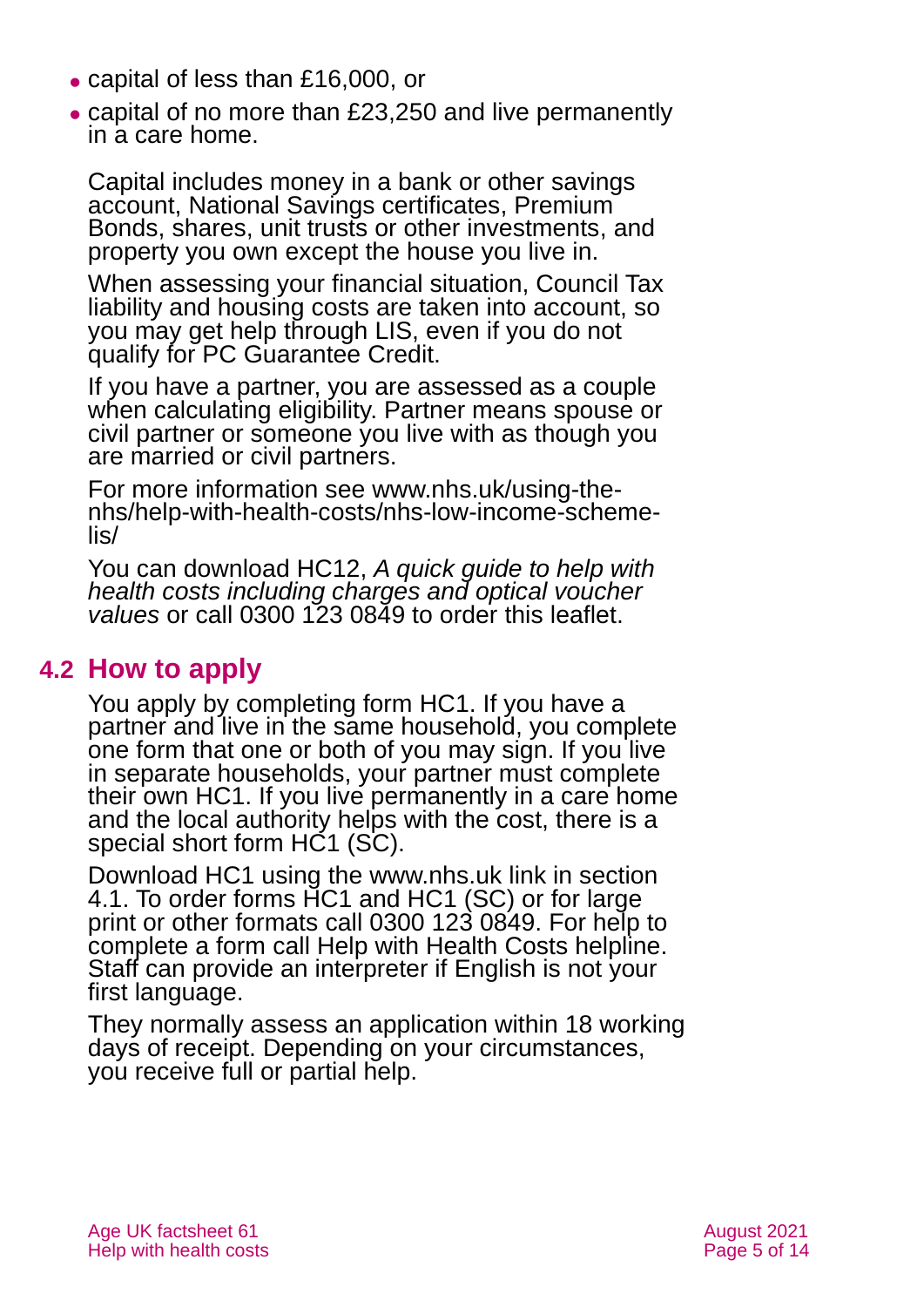# **4.3 Full help with health costs**

<span id="page-5-0"></span>You receive an HC2 certificate if you qualify for full help with health costs. Anyone named on the certificate is entitled to full help with cost of:

- NHS prescriptions
- NHS dental treatment
- ⚫ a voucher, based on their prescribed lenses, towards the cost of glasses or contact lenses
- NHS wigs and fabric supports prescribed by a hospital consultant, and
- ⚫ travel costs for NHS treatment while under the care of a consultant and in some cases, arising from a referral by a doctor, dentist or optician.

The certificate lasts for five years if you are single and over 65, or part of a couple where one of you is aged 60 or over and the other aged 65 or over and your only income is state-benefit related. Otherwise it lasts between six months and five years depending on your circumstances.

### **4.4 Partial help with health costs**

You receive an HC3 certificate if you qualify for partial help. This certificate entitles you and others named on the certificate to limited help with costs and states the maximum amount you must pay towards any costs. An HC3 certificate lasts between six months and five years depending on your circumstances, as described in [section 4.3.](#page-5-0)

### **4.5 Expiry date and change of circumstances**

In most cases, you do not need to notify changes to your financial circumstances and you can use your certificate until it expires. However, if it lasts for five years, certain changes may affect its validity, so you should contact the Help with Health Costs Helpline if your circumstances change. If you claim help with health costs after your certificate expires, you may have to pay a penalty charge of up to £100.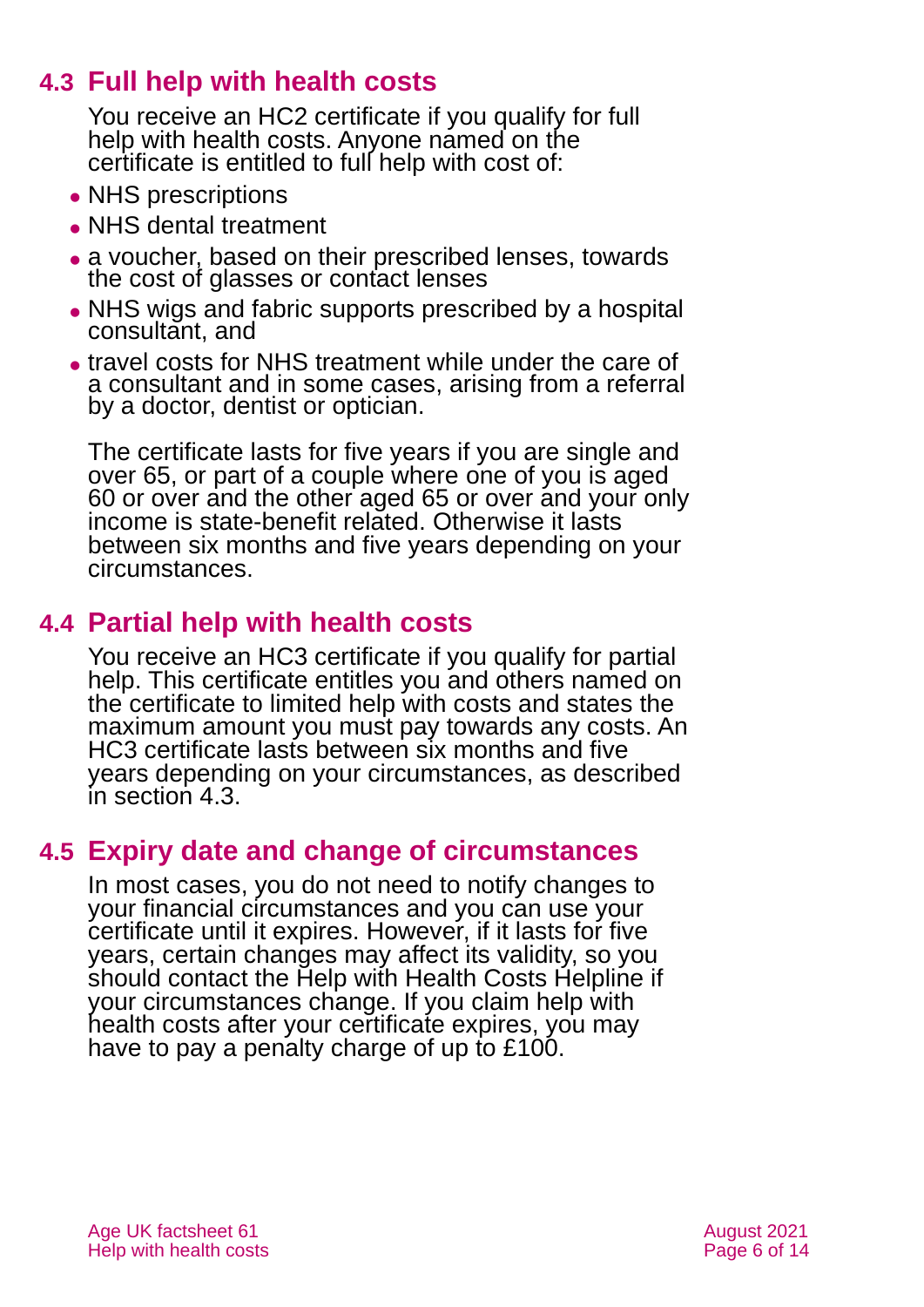### <span id="page-6-1"></span>**4.6 Refunds for treatment received before applying**

You can claim a refund if you paid for dental treatment, glasses, wigs, fabric supports, or eligible travel costs within the past three months and believe you should not have done so.

There is a separate HC5 form for each charge, for example HC5(D) for dental charges. Download the relevant form by following the link to www.nhs.uk in [section 4.1,](#page-3-1) or call 0300 123 0849. Complete and return HC5 form and original receipt (if your refund relates to purchase of glasses, include a copy of your optical prescription). You can send a completed HC1 form at the same time.

# <span id="page-6-0"></span>**5 Proving your entitlement**

### **5.1 Visiting the dentist**

Help is available for NHS treatment only. Tell the receptionist you are eligible for help when making an appointment and take your PC Guarantee Credit award letter or HC2 or HC3 certificate to your appointment as proof of entitlement.

#### **Pension Credit Guarantee Credit or named on HC2 certificate**

You must sign a form when treatment finishes but will not be charged.

#### **Named on HC3 certificate**

You must sign a form when treatment finishes and pay either the amount on the certificate, the actual charge, or the maximum charge you can pay for the band of NHS treatment you had – whichever is the least.

#### **Example**

**NHS dental treatment**. If you had band 2 treatment and your certificate says you should pay £30 towards dental treatment, you pay only £30, not the band 2 full charge of £65.20.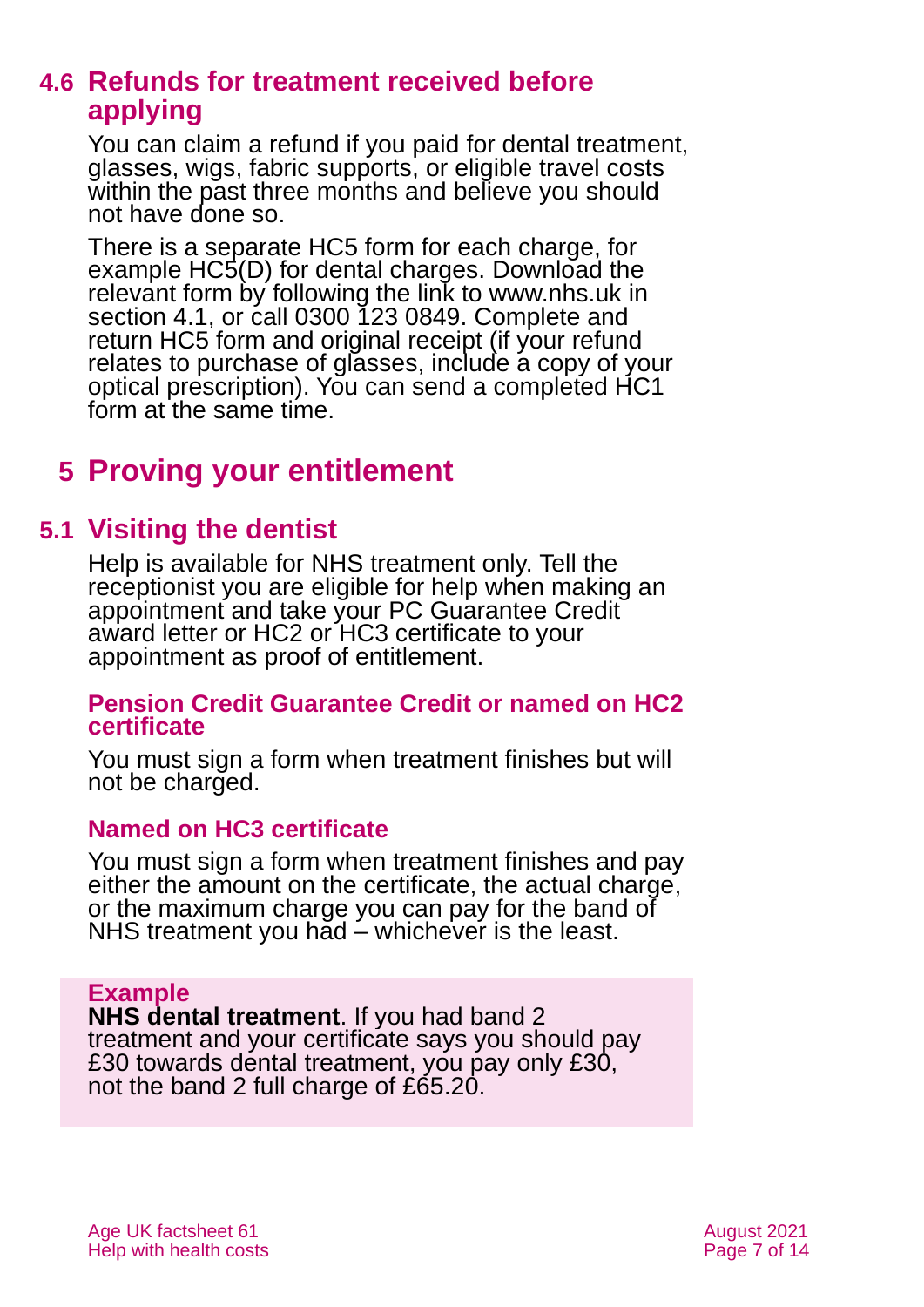# **5.2 Visiting the optician**

An NHS sight test is free if you are aged 60 or over. As well as checking your vision, it can pick up early signs of eye conditions such as glaucoma and problems such as diabetes and high blood pressure.

You should have a sight test every two years or as advised by your optician. If you have difficulty visiting the optician due to illness or disability you can have a sight test at home. As not all opticians offer this service, contact [NHS England](https://www.england.nhs.uk/contact-us/) or your local [Healthwatch](https://www.healthwatch.co.uk/) for a list of local opticians who do home visits.

When booking a test, explain you are eligible for help if you need new glasses or contact lenses. Take your PC Guarantee Credit award letter or HC2 or HC3 certificate to your appointment as proof of entitlement.

After a sight test, the optician must give you a copy of your optical prescription even if you do not need glasses. If your prescription has changed and you qualify for an optical voucher, the optician completes a GOS 3 form – the optical voucher's official name.

If prescribed bifocals or varifocals, one voucher applies. If you need two pairs of glasses, a reading and a distance pair, you have a voucher for each prescription. You can have an optical voucher every two years if your prescription changes or your optician decides fair wear and tear means your glasses are unsatisfactory. You are not eligible for a voucher if your prescription is unchanged and your glasses usable.

You do not need to have a sight test and use the voucher at the same opticians. You can take the NHS voucher to an optician of your choice as long as they accept them.

#### **Voucher values**

The voucher value depends on the type and strength of lens you need fitted in your glasses - the stronger the lens, the higher the value.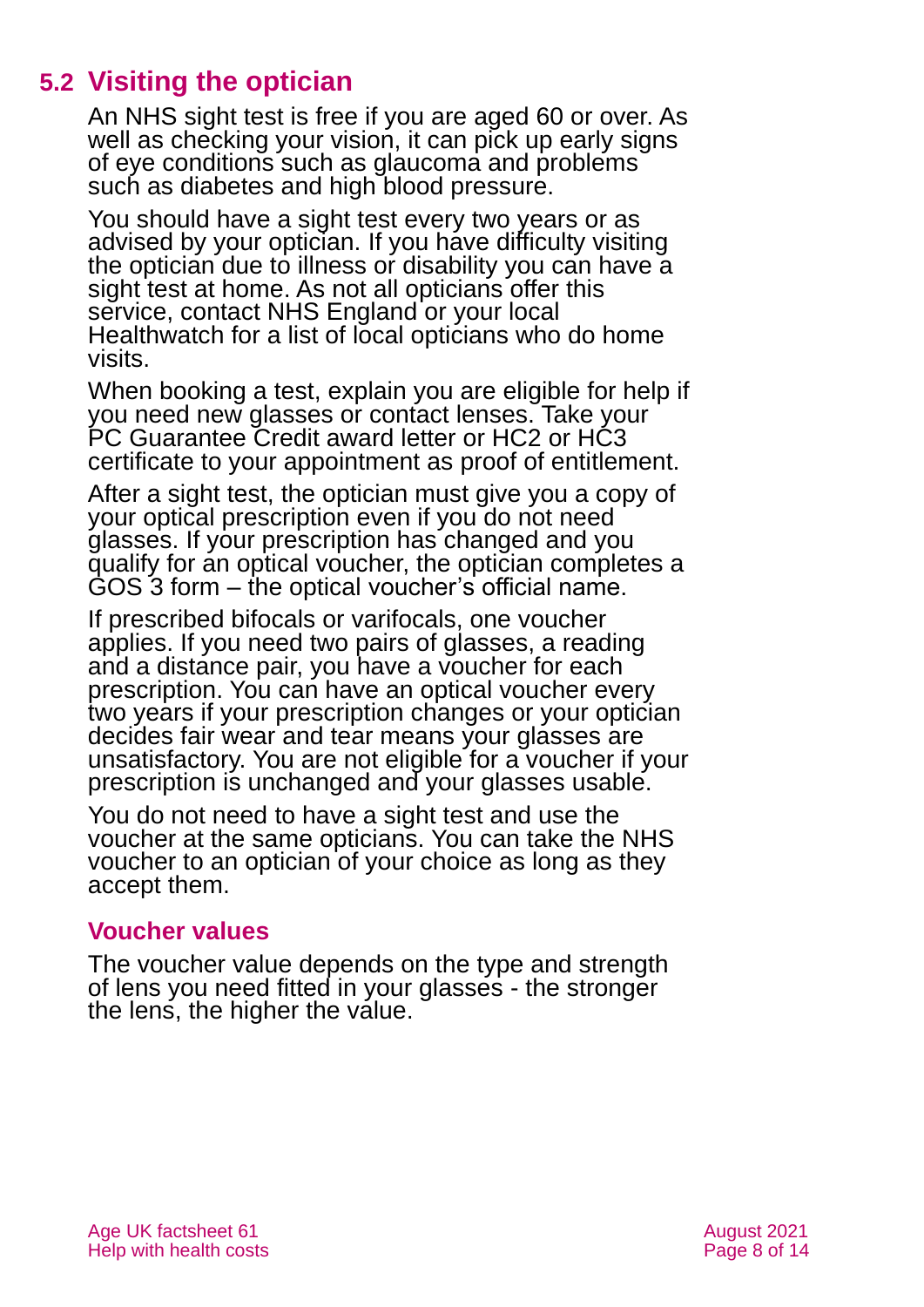#### **Pension Credit Guarantee Credit or named on HC2 certificate**

This entitles you to the value of the voucher for the lens you need. Opticians should have several pairs of glasses with appropriate lens for your voucher. If they do not, try another optician. If you choose frames costing more than the voucher value, you must pay the difference.

#### **Named on HC3 certificate**

This entitles you to partial help with the cost of contact lenses or glasses fitted with the type of lens you need. Your certificate indicates how much you must contribute towards the voucher value for the lens you need.

#### **Example**

If your voucher value is £59.30 and your certificate says you must contribute £14, you are allowed £45.30 (£59.30 – £14) towards the cost of glasses.

#### **Help with cost of repairs or replacement glasses**

If breakage or loss is due to illness, you can get help with the cost of repairing or replacing glasses if you receive PC Guarantee Credit or may get help under the NHS LIS. Speak to your optician or call the [Help](#page-11-1)  [with Health Costs helpline.](#page-11-1) The LIS does not cover wear and tear and accidental damage but your insurance or a warranty may cover this.

# <span id="page-8-0"></span>**6 Healthcare Travel Costs Scheme**

You can submit a claim through the Healthcare Travel Costs Scheme (HTCS) for necessary travel for NHS tests or treatment if you:

- ⚫ receive PC Guarantee Credit, or
- ⚫ are named on an HC2 or HC3 certificate.

#### **Pension Credit Guarantee Credit or named on HC2 certificate**

You can claim a full refund of reasonable weekly travel expenditure.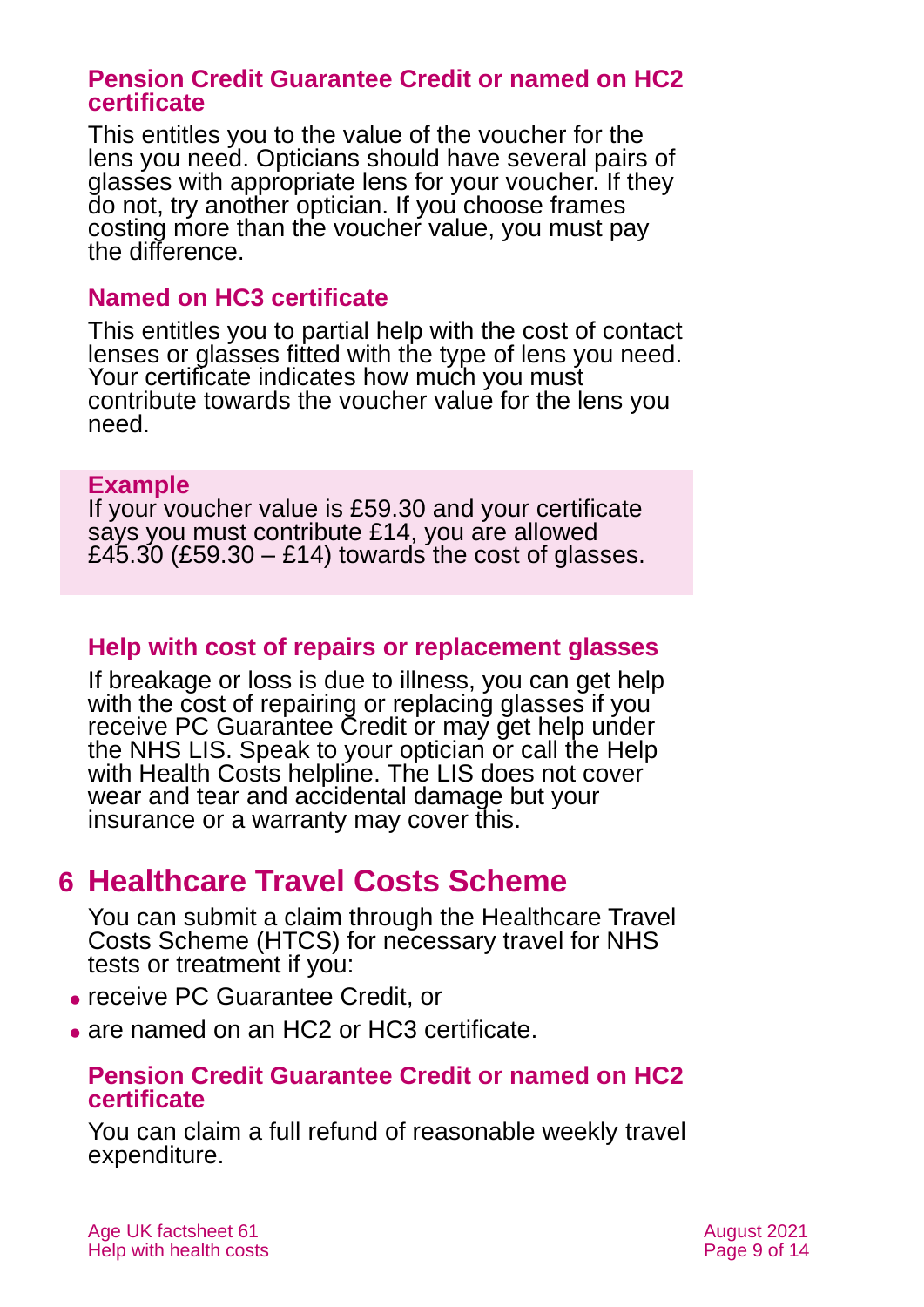#### **Named on HC3 certificate**

You can claim partial help with reasonable weekly expenditure. Your certificate indicates how much you should contribute to the overall cost.

#### **Example**

If your HC3 certificate indicates you should contribute £5 per week and your weekly travel costs are £15, you can claim a refund of £10.

#### **6.1 Rules of the Healthcare Travel Costs Scheme**

If referred by a doctor (GP or hospital doctor), dentist, optician or other ophthalmic professional to hospital or other NHS premises for diagnostic tests, treatment, or pre or post-operative checks, you may be able to claim a refund for reasonable travel expenses under the Healthcare Travel Costs Scheme (HTCS).

The services:

- ⚫ must not be usual services available through your GP practice, dentist, or optician, and
- ⚫ you must make an extra journey to go to hospital or NHS premises for the test, treatment or consultation. This applies whether the test or treatment is provided at the premises where your GP or another health professional who issued the referral is based or at a different location (hospital or clinic).

#### **Example**

You visit your GP with a swollen foot following a fall. Your GP refers you to a neighbouring health centre with x-ray facilities to check for broken bones.

As you make an extra journey, in this case to *different premises*, for the x-ray, you can claim travel expenses.

#### **Claims for travel to hospital**

You submit a claim, with receipts, to the hospital cashiers department on the day of your appointment and they reimburse you in cash.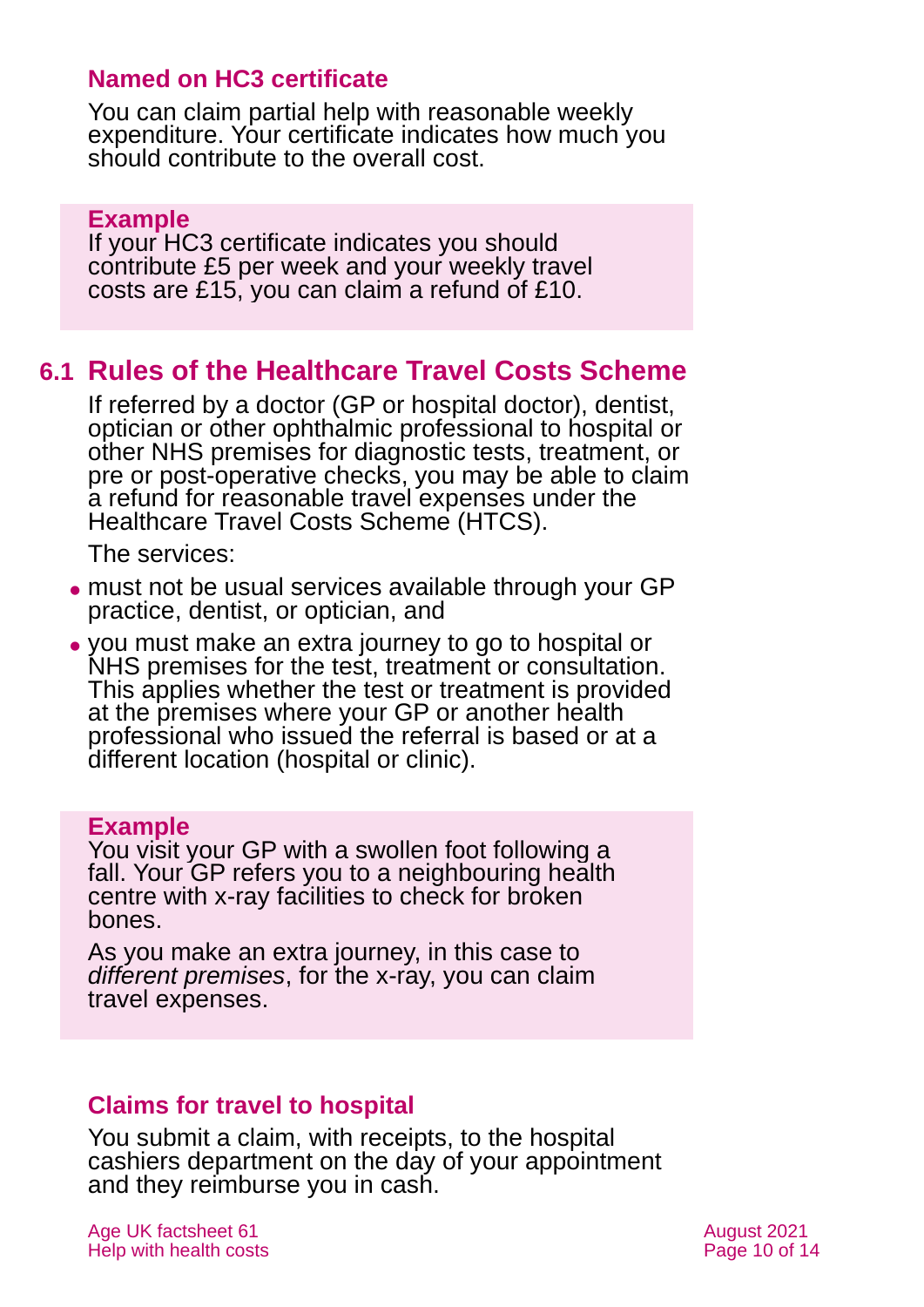If it would be difficult to pay for travel then claim money back, contact the cashiers department to explain your difficulty and ask for payment in advance.

#### **Claims for travel to non-hospital premises**

Ask the health professional if their referral to nonhospital NHS premises qualifies under HTCS rules. If it does, ask how to submit a claim, as non-hospital based premises may not have a cashiers office.

You may be asked to complete form [HC5\(T\) refund for](https://assets.nhs.uk/prod/documents/HC5_T_travel.pdf)  [travel,](https://assets.nhs.uk/prod/documents/HC5_T_travel.pdf) and post it back to the address on the form. See [section 4.6](#page-6-1)

#### **Travel options**

You are expected to use the cheapest means of transport for the time you need to travel – bearing in mind the journey, your medical condition, age, and other relevant factors.

You can use public transport, community transport, a voluntary car scheme or private car. Taxis are an exception, so if this seems the only option, talk to the hospital or clinic before you travel.

If you have any questions about travel arrangements, speak to the hospital *before* you travel.

You can claim for car parking and road tolls. If travelling by car to a London hospital within the Congestion Charge area, discuss this with the hospital or clinic before you travel.

#### **Claiming for an escort**

If a hospital doctor, GP, dentist, or other health professional believes you need someone to travel with you for medical reasons, you claim your escort's travel expenses as part of your claim.

Before travelling, ensure you have confirmation, preferably written, that an escort is necessary.

#### **Note**

You cannot claim for travel costs to visit someone in hospital under the HTCS. You can contact your local council, as it may have money to help with such costs for people on a low income.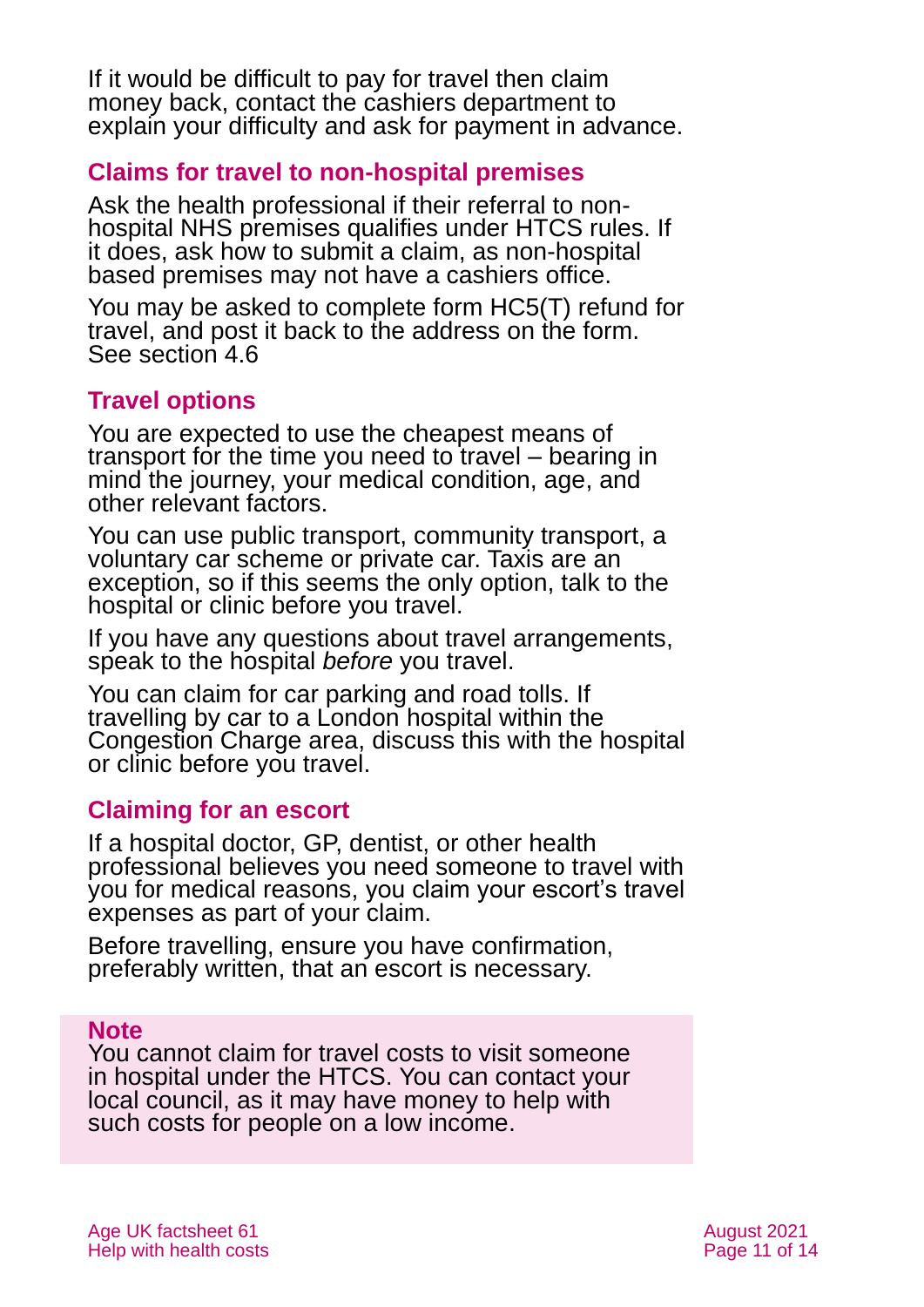# **Useful organisations**

#### <span id="page-11-0"></span>**Healthwatch England**

[www.healthwatch.co.uk](http://www.healthwatch.co.uk/) Telephone 03000 683 000

Each local authority has a local Healthwatch that seeks views of local people and provides information and advice about local health and care services. Find your local Healthwatch by using the search facility on their website, calling Healthwatch England, or contacting your local authority.

#### <span id="page-11-1"></span>**Help with Health Costs**

[www.nhsbsa.nhs.uk/nhs-low-income-scheme](http://www.nhsbsa.nhs.uk/nhs-low-income-scheme) Telephone: 0300 330 1343 or 0191 279 0565

The NHS Business Services Authority administers the Help with Health Costs scheme. You can read basic information about the scheme on their website.

#### **NHS England**

[www.england.nhs.uk](https://www.england.nhs.uk/) Telephone: 0300 311 22 33

NHS England leads the NHS in England. It can provide lists of some local NHS services and advise on how to make a complaint about NHS primary care services arranged by NHS England.

#### **NHS website**

[www.nhs.uk](http://www.nhs.uk/)

A government website that provides information on health conditions, NHS services and how to claim help with health costs.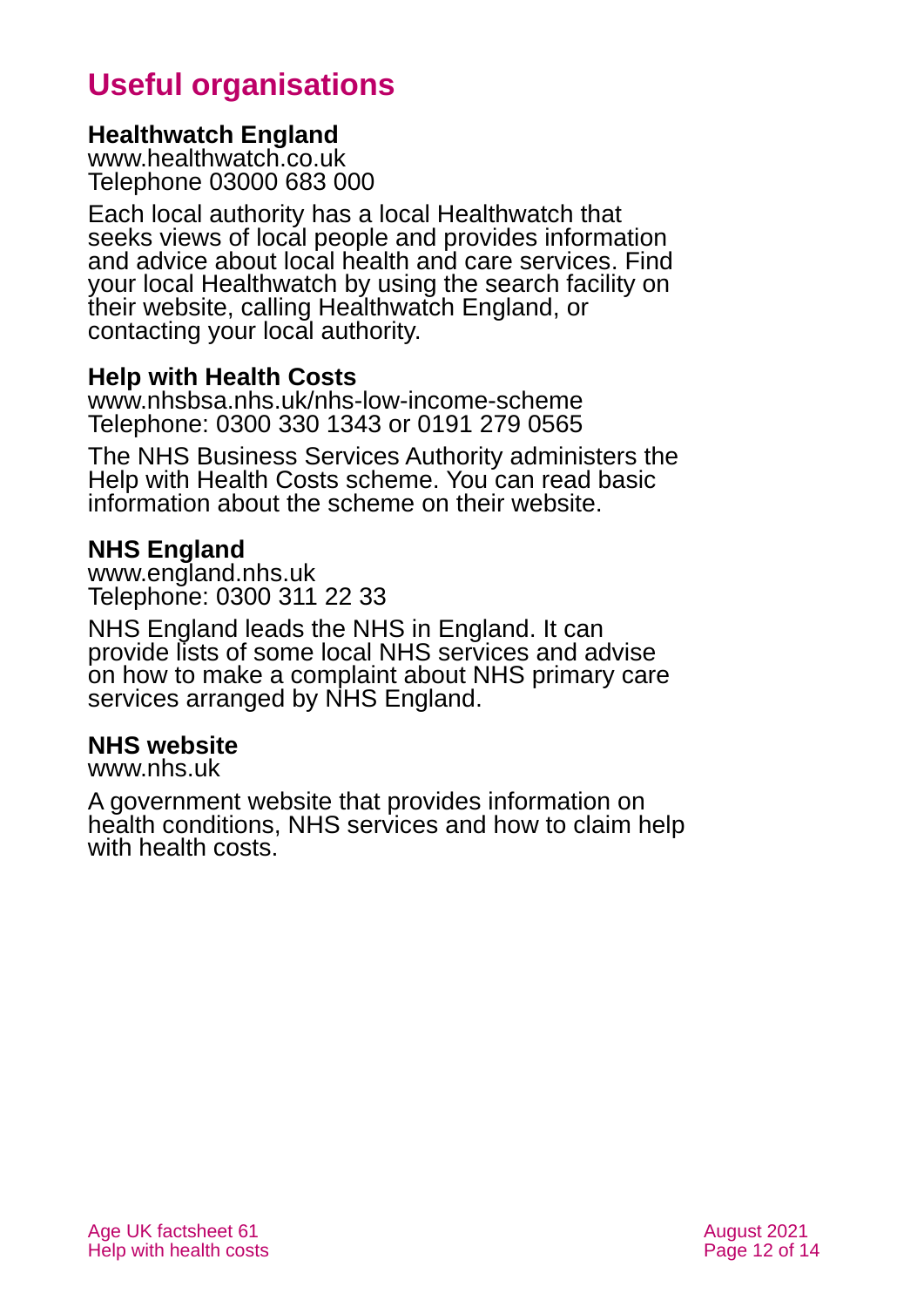# **Age UK**

Age UK provides advice and information for people in later life through our Age UK Advice line, publications and online. Call Age UK Advice to find out whether there is a local Age UK near you, and to order free copies of our information guides and factsheets.

#### <span id="page-12-3"></span>**Age UK Advice**

[www.ageuk.org.uk](http://www.ageuk.org.uk/) 0800 169 65 65 Lines are open seven days a week from 8.00am to 7.00pm

#### <span id="page-12-1"></span>**In Wales contact**

#### **Age Cymru Advice**

[www.agecymru.org.uk](http://www.agecymru.org.uk/) 0300 303 4498

#### <span id="page-12-2"></span>**In Northern Ireland contact**

#### **Age NI** [www.ageni.org](http://www.ageni.org/)

0808 808 7575

#### <span id="page-12-0"></span>**In Scotland contact**

# <span id="page-12-4"></span>**Age Scotland**

[www.agescotland.org.uk](http://www.agescotland.org.uk/) 0800 124 4222

# **Support our work**

We rely on donations from our supporters to provide our guides and factsheets for free. If you would like to help us continue to provide vital services, support, information and advice, please make a donation today by visiting [www.ageuk.org.uk/donate](http://www.ageuk.org.uk/donate) or by calling 0800 169 87 87.